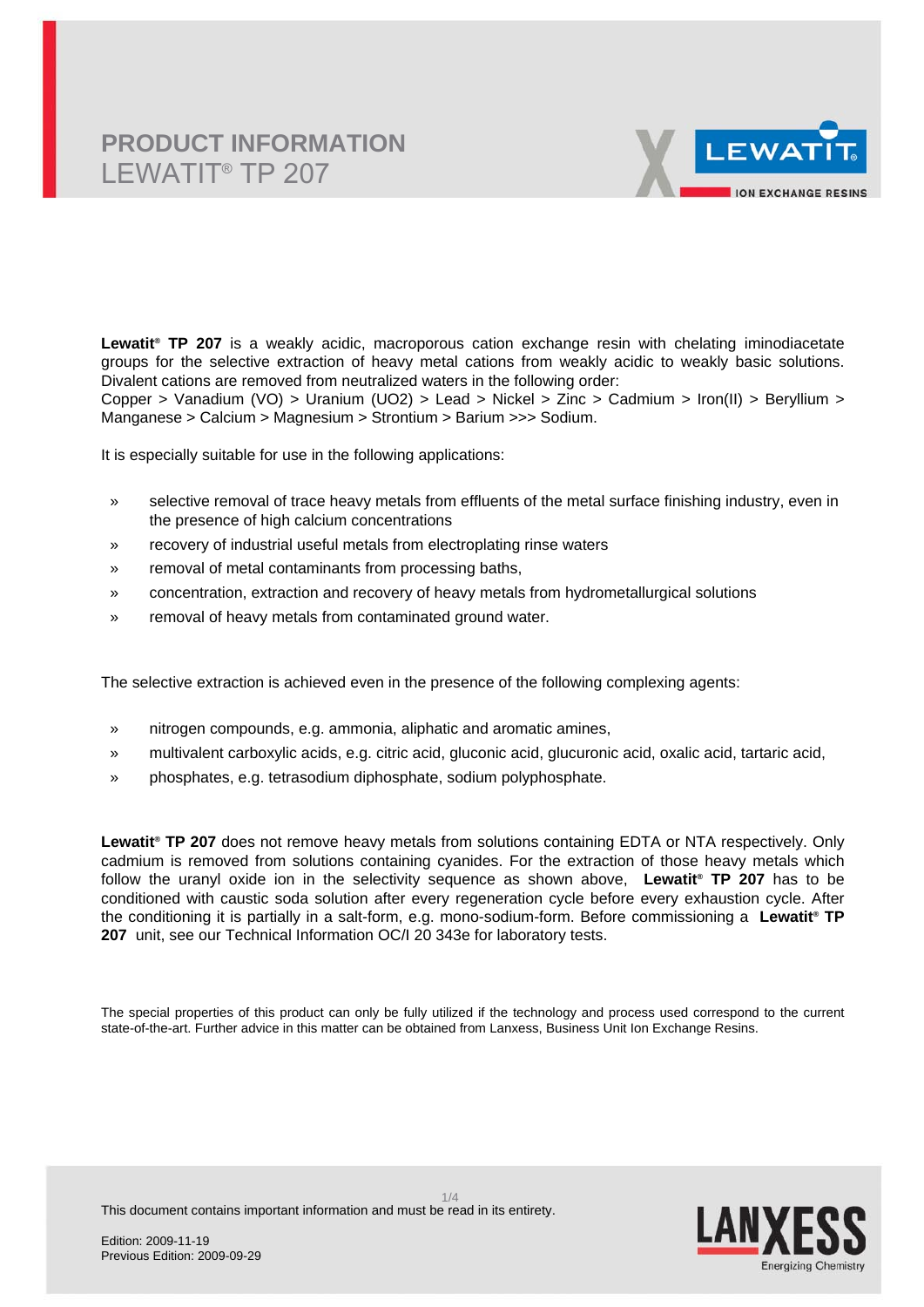

## General Description

| lonic form as shipped | $Na+$                   |
|-----------------------|-------------------------|
| Functional group      | iminodiacetic acid      |
| Matrix                | crosslinked polystyrene |
| Structure             | macroporous             |
| Appearance            | beige, opaque           |

# Physical and Chemical Properties

|                         |                            | metric units |                               |
|-------------------------|----------------------------|--------------|-------------------------------|
| Total capacity*         | H-Form                     | min. eq/l    | 2.2                           |
| Uniformity Coefficient* |                            | max.         | 1.7                           |
| Bead size*              | > 90%                      | mm           | 1.25<br>0.4<br>$\blacksquare$ |
| Effective size*         |                            | mm           | $0.55$ (+/- 0.05              |
| <b>Bulk density</b>     | $(+/- 5%)$                 | g/l          | 720                           |
| Density                 |                            | approx. g/ml | 1.17                          |
| Water retention         |                            | wt. %        | 53<br>58<br>$\blacksquare$    |
| Volume change           | $Na^{+} \rightarrow H^{+}$ | max. vol. %  | $-30$                         |
| Stability               | at pH-range                |              | $\Omega$<br>14<br>٠           |
| Storability             | of the product             | max. years   | $\overline{2}$                |
| Storability             | temperature range          | $^{\circ}C$  | $-20$<br>40                   |

\* Specification values subjected to continuous monitoring.

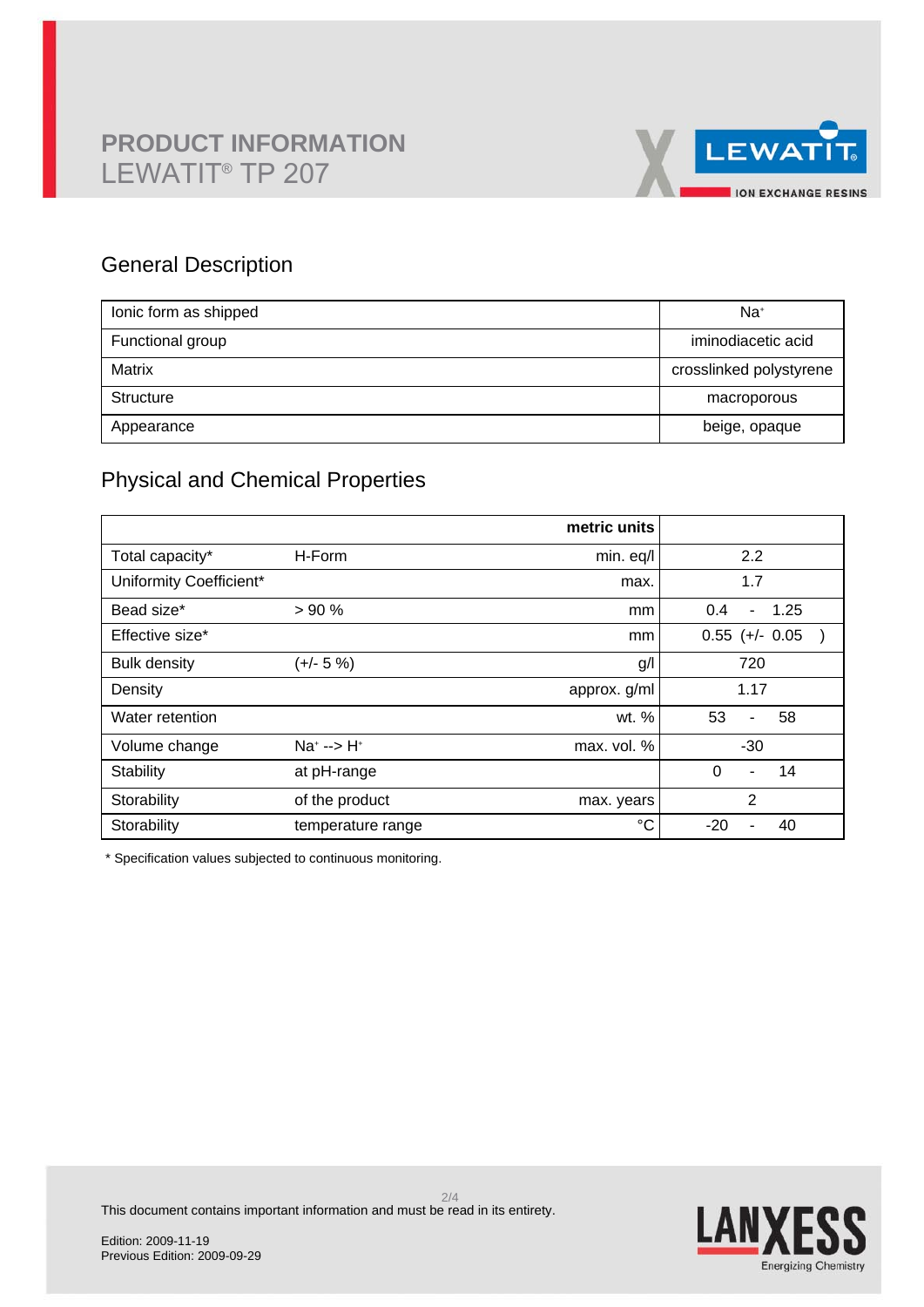

### Recommended Operating Conditions\*

|                         |                               | metric units                 |                                                                  |
|-------------------------|-------------------------------|------------------------------|------------------------------------------------------------------|
| Operating temperature   |                               | max. °C                      | 80                                                               |
| Operating pH-range      |                               |                              | 1.5<br>9                                                         |
| Bed depth               |                               | min. mm                      | 1000                                                             |
| Specific pressure drop  | (15 °C)                       | approx. kPa*h/m <sup>2</sup> | 1.1                                                              |
| Pressure drop           |                               | max. kPa                     | 250                                                              |
| Linear velocity         | operation                     | max. m/h                     | 40                                                               |
| Linear velocity         | backwash (20 °C)              | approx. m/h                  | 10                                                               |
| Bed expansion           | (20 °C, per m/h)              | approx. vol. %               | 4                                                                |
| Freeboard               | backwash<br>(extern / intern) | vol. %                       | 80                                                               |
| Regenerant              |                               |                              | $H_2SO_4$<br>HNO <sub>3</sub><br><b>HCI</b>                      |
| Co current regeneration | level                         | approx. g/l                  | <b>HCI</b><br>140<br>$H_2SO_4$<br>200<br>HNO <sub>3</sub><br>250 |
| Co current regeneration | concentration                 | approx. wt. %                | HCI<br>7.5<br>$H_2SO_4$<br>10<br>HNO <sub>3</sub><br>12          |
| Linear velocity         | regeneration                  | approx. m/h                  | 5                                                                |
| Linear velocity         | rinsing                       | approx. m/h                  | 5                                                                |
| Conditioning            |                               |                              | <b>NaOH</b><br>Di-Na<br>Mono<br>-Na                              |
| Conditioning            | level                         | g/                           | 80<br>40<br>48<br>96<br>$\blacksquare$<br>$\blacksquare$         |
| Conditioning            | concentration                 | approx. wt. %                | 4                                                                |
| Linear velocity         | conditioning                  | approx. m/h                  | 5                                                                |
| Linear velocity         | regeneration                  | approx. m/h                  | 5                                                                |
| Linear velocity         | rinsing                       | approx. m/h                  | 5                                                                |
| Rinse water requirement |                               | approx. BV                   | 5                                                                |

\* The recommended operating conditions refer to the use of the product under normal operating conditions. It is based on tests in pilot plants and data obtained from industrial applications. However, additional data are needed to calculate the resin volumes required for ion exchange units. These data are to be found in our Technical Information Sheets.